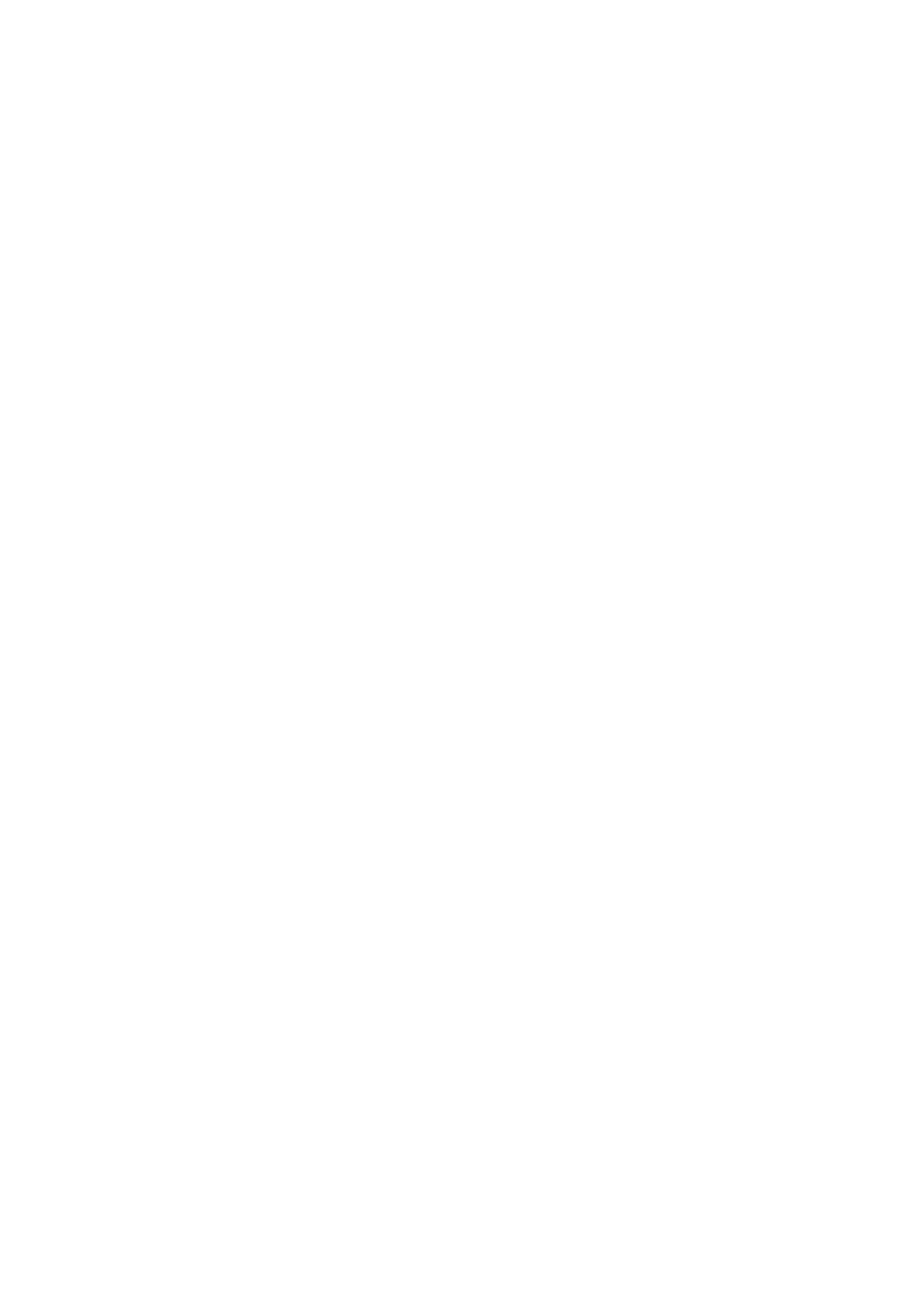

*Osmanlı Mirası Araştırmaları Dergisi (OMAD), Cilt 6, Sayı 16, Kasım 2019. Journal of Ottoman Legacy Studies (JOLS), Volume 6, Issue 16, November 2019. ISSN: 2148-5704*

**THE OTTOMAN RESPONSE TO MISSIONARY ACTIVITIES OF IRANIAN SHIITE ULEMA: THE CASE OF IRAQ IN THE NINETEENTH CENTURY**

# *İranlı Şii Ulemanın Misyonerlik Faaliyetlerine Osmanlı Tepkisi: On Dokuzuncu Yüzyılda Irak Örneği*

## **Erhan BEKTAŞ**

**Abstract**: Iranian Shiite ulema played a key role in the prevalence of Shiite population in Iraqi provinces of Ottoman Empire in the nineteenth century. The Iranian ulema's first missionary activities began in cities which were accepted as sacred by Shiite believers and it was gradually expanded to all lands of Iraq. As a counter-policy to the Iranian ulema's missionary activities, the Ottoman government took some measures to restrict the activities of Iranian ulema and the number of Shiite populations in Iraq. However, Ottoman government could not prevent the change of demographic map of Shiite population from the minority to the majority in Iraq. In this respect, this article will examine the Ottoman governmental policies towards Shiite groups in Iraq by rethinking the subject of sectarianism within a broader historical context, specifically within a late imperial framework. In other words, the main purpose of this study is to show the policies of the Ottoman administration to cope with the spread of Shiite belief among Iraqi people. This study will also explain the reasons for the growth of the Shiite supremacy in Iraq by basing on a number of documents from the Ottoman archives which reflect the ideology of government's officials in the late- nineteenth century.

**Keywords:** Iranian Shiite ulema, Iraq, Ottoman Empire, Sunni ulema, the spread of Shiism

**Öz:** İranlı Şii ulema, on dokuzuncu yüzyılda Osmanlı Irak vilayetinde Şii nüfusunun artışında önemli bir rol oynamıştır. İranlı ulemanın ilk misyonerlik faaliyetleri Şii inananlar tarafından kutsal kabul edilen şehirlerde başlamış ve yavaş yavaş tüm Irak coğrafyasına yayılmıştır. İranlı ulemanın misyonerlik faaliyetlerine karşı bir politika olarak, Osmanlı hükümeti, Şii ulemanın Irak'taki faaliyetlerini sınırlandırmak ve Şii nüfus artışını engellemek için bazı tedbirler almıştır. Ancak Osmanlı hükümeti, Irak'taki Şii nüfusunun demografik haritasının azınlıktan çoğunluğa doğru değişmesini engelleyemedi. Bu bağlamda, bu makale, mezhepçilik konusunu daha geniş bir tarihsel perspektifte, özellikle geç emperyal bir çerçevede yeniden düşünerek, Irak'taki Şii gruplarına yönelik Osmanlı hükümet politikalarını inceleyecektir. Diğer bir deyişle bu çalışmanın temel amacı, Osmanlı yönetiminin Irak halkı arasında Şii inancının yayılmasını engellemek için uyguladığı politikaları göstermek olacaktır. Bu makale, Irak'taki Şii üstünlüğünün büyümesinin nedenlerini, on dokuzuncu yüzyıl sonlarında devlet yetkililerinin ideolojisini yansıtan Osmanlı arşivlerinden birtakım belgelere dayanarak açıklayacaktır.

**Anahtar Kelimeler:** İranlı Şii elema, Irak vilayeti, Osmanlı Devleti, Sünni ulema, Şiiliğin yayılması

#### **Introduction**

There was a strong connection between Iraqi region<sup>[1](#page-2-0)</sup> and Iran due to Shiite (Iranian) religious institutions in Iraq. The four crucial shrine cities in Iraq were accepted as sacred by Shiite Iranian believers: Najaf, Karbala, Samarra, and Kazimayn which was known as the Atabat-1 Aliyyat.<sup>[2](#page-2-1)</sup> Particularly in the aftermath of the Afghan invasions and the fall of the

<span id="page-2-0"></span><sup>&</sup>lt;sup>1</sup> Throughout this article, the term 'Iraqi province or Iraqi region' refers to the area that three territories- Mosul, Baghdad and Basra; each one was administered independently. In the archival documents, the term "Ottoman Iraqi province" was named as "*Hitta-i Irakiyye*".<br>
2 For the Atabat, see Hamid Algar, "Atabat," in The Encyclopædia Iranica,

<span id="page-2-1"></span>http://www.iranicaonline.org/articles/atabat, (accessed 28 August 2019) *Atabat: "thresholds," more fully, ʿatabāt-e*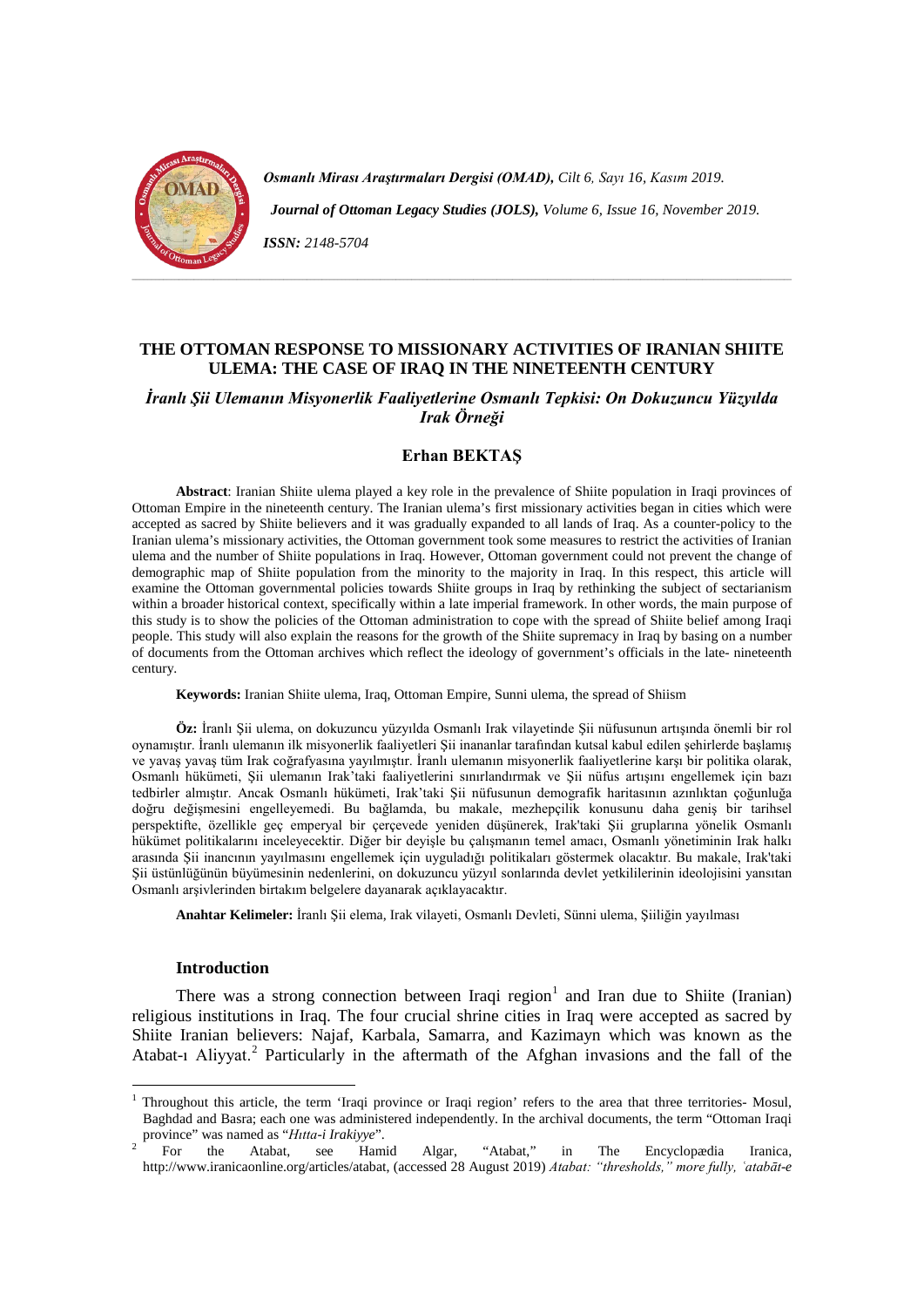$\overline{a}$ 

Safavids, a large number of Iranians had moved to sacred cities in Atabat-ı Aliyyat. In this way, it was established crucial networks between Iran and Iraq and the Shiite<sup>[3](#page-3-0)</sup> faith of the Iranians began to spread enormously in Atabat-ı Aliyyat. However, this expansion of Iran into Iraq was not confining only to the sacred Shiite cities of Najaf, Karbala, Samarra and Kazımayn. The expansion spread in all lands of Iraq throughout the century.

Before the nineteenth century, the settlement of the Shiite population in Iraq had been limited in the lands of Shiite cities of Najaf, Karbala, Samarra and Kazımayn. However, major changes in the number of Shiite populations and their settlement distribution in Iraq had taken place in the first and second half of the nineteenth century. According to the statistics, 53 to 56 percent of the all population had converted to Shiism in Iraq. The number of Shiite believers was 1,500,000 out of total population of 2,850,000; that was, about 53 percent of the population in Iraq.<sup>[4](#page-3-1)</sup> This number was almost parallel to the Ottoman military commander Hüseyin Pasha's report in 1899 about the increasing Shiite population in Iraq. He stated that the Shiite population of Baghdad province and its surroundings had been only composed of five percent, 25 years earlier in 1875. However, afterwards, the Shiite population made up eighty five percent in the cities of Baghdad province. While this ratio in central Baghdad was sixty percent, in the surroundings of Baghdad, it was eighty percent in 1900.<sup>[5](#page-3-2)</sup> This rapid change of population's ratio from Sunnism to Shiism was an indication of the necessity to control the Iraqi province and strengthen the Sunni identity of society. The Ottoman central authority was of great importance in two aspects: First, the Ottomans were not only the representative of the Sunni identity, but also the protectors of the Sunni sect in the Islamic geography. The increasing Shiite population signified a serious threat for the Sunni image of the Ottoman authority. Second, with the expansion of Shiite population, Iran could extend their religious and political hegemony on the Iraqi region and this may have resulted in separation of Iraq from the Ottoman authority.

Many of the academic works provide a considerable literature on the history of Shiites in the Ottoman Iraqi province in the nineteenth century.<sup>[6](#page-3-3)</sup> However, there many questions remain unanswered and unknown aspects from the perspective of Ottoman state in the question of how the Shiism spread quickly in Iraq in the nineteenth century*.* Current Ottoman historiography about Shiite population in the Ottoman Iraqi province mostly emphasis on the question of how Shiism occurred in Iraq only by citing Arabian and British archival documents. They also do not

*ʿalīyāt or ʿatabāt-e (or aʿtāb-e) moqaddasa "the lofty or sacred thresholds," the Shiʿite shrine cities of Iraq— Naǰaf, Karbalā, Kāẓemayn, and Samarra—containing the tombs of six of the imams as well as secondary sites of* 

<span id="page-3-0"></span>*pilgrimage."* <sup>3</sup> For the description of Shiites, see Jane Hathaway, *The Arab Land Under Ottoman Rule, 1516-1800* (New York: Pearson Longman, 2008), p. 307. Shiites: "*adherents of the minority sect of Islam who believe that Muhammad designated Ali ibn Abi Talib to succeed him as leader of the Muslim community on his death and that subsequent caliphs, or imams, should be descendants of Ali and Muhammad's daughter Fatima. Major subjects are the* 

<span id="page-3-3"></span><span id="page-3-2"></span>

<span id="page-3-1"></span><sup>4</sup> Yitzhak Nakash, *The Shiis of Iraq* (New Jersey: Princeton University Press, 2003), p. 25.<br><sup>5</sup> BOA. Y.PRK.MYD. 23/18, 23 Zilhicce 1317/ 24 April 1900.<br><sup>6</sup> For details see Selim Deringil, "The Struggle against Shiism in H Propaganda," *Die Welt des Islams New Series* 30, no. 4 (1990), p. 45-62; Hala Fattah, *A Brief History of Iraq*, New York: Infobase Publishing, 2009; Gökhan Çetinsaya, *Ottoman Administration of Iraq: 1890-1908* (London: Soas/Routledge Studies on the Middle East, 2006)*;* Sabri Ateş, "Bones of Contention: Corpse Traffic and Ottoman-Iranian Rivalry in Nineteenth Century Iraq," *Comparative Studies of South Asia, Africa and the Middle East* 30, no. 3 (2010), p. 512-532; Yitzhak Nakash, *The Shiis of Iraq* (New Jersey: Princeton University Press, 2003)*;* Juan R. I. Cole and Moojan Momen*, "*Mafia, Mob and Shiism in Iraq: The Rebellion of Ottoman Karbala 1824-1843*," Past & Present,* no. 112 (August 1986), p. 112- 43*;* Juan R. I. Cole, *"Indian Money and the Shii Shrine Cities of Iraq, 1786-1850," Middle Eastern Studies* 22. no. 4 (December 2006), p. 461-80*;* Karen M. Kern, *Imperial Citizen: Marriage and Citizenship in the Ottoman Frontier Provinces of Iraq* (New York: Syracuze University Press, 2011); Nikki Keddie, "Religion and Politics in Iran: Shiism from quietism to revolution," (New Heaven: Yale University Press, 1983); Faruk Yaslıçimen, "Saving the Minds and Loyalties of Subjects: Ottoman Education Policy Against the Spread of Shiism in Iraq During the Time of Abdülhamid II," *Divan: Disiplinlerarası Çalışmalar Dergisi* 21, no. 4 (2016), p. 63-108.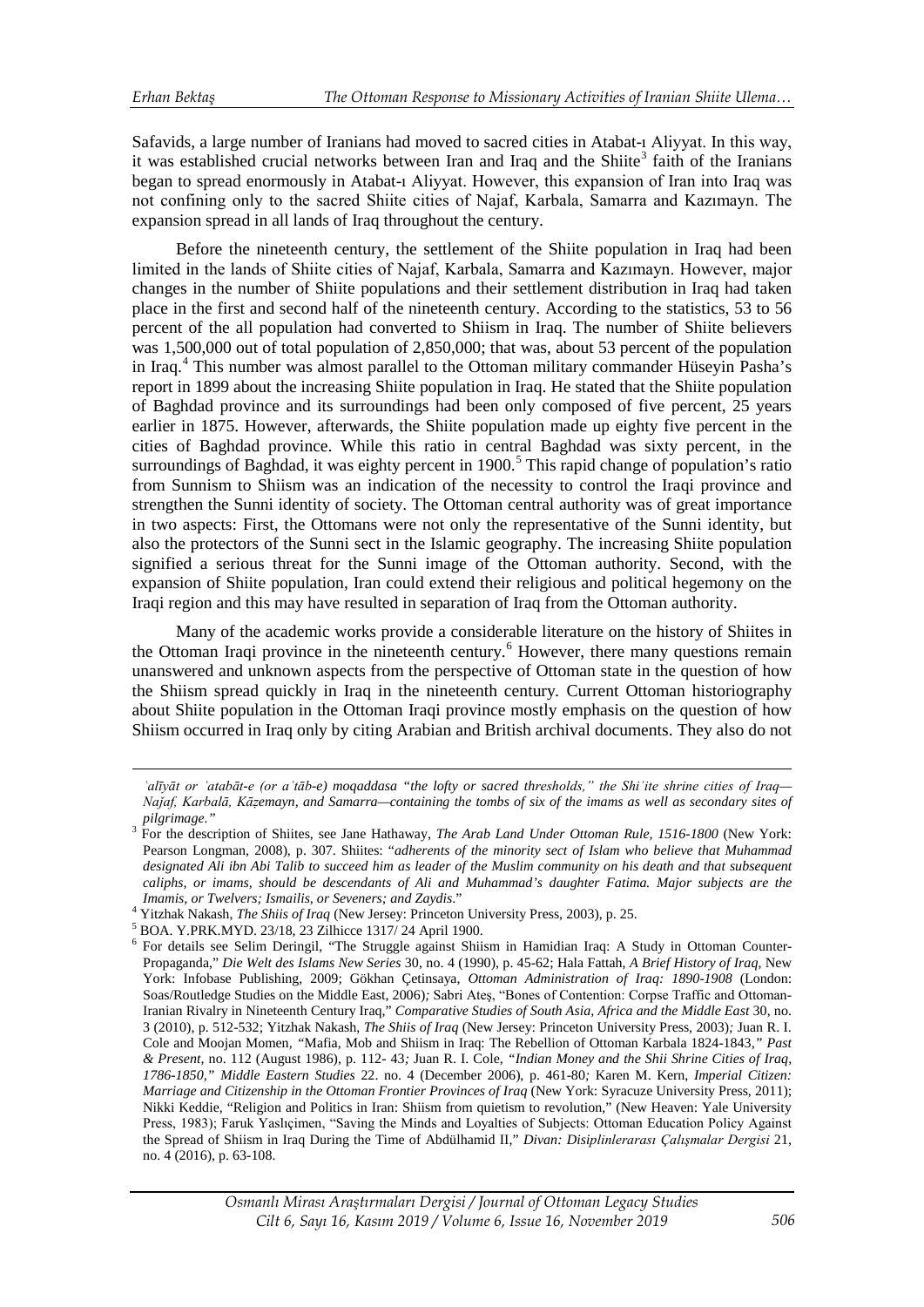pay much attention the history of spreading Shiism in Iraq from the perspective of Ottoman official documents. In this regard, this article offers a more comprehensive study on the historiographical analysis of the Ottoman officials' perspective and uses a methodical approach to explain the effects of modern governmental practices of the Ottoman Empire. My contribution to the literature will also be to show the reasons for the expansion of the Shiite population in Iraq and the measures taken by the Ottoman Empire against this expansion by referring to some original Ottoman archival documents that have not been studied before. My argument in this study is that although the Ottoman Empire enforced the Sunni ulema's authority and increased the efficiency of Sunni educational institutions as Ottoman counter reactions towards the spread of Shiism in Iraq in the nineteenth century, the growth of Shiism was not restrained because of the incapability of educational Sunni centers and the powerful influences of Iranian ulema on the Bedouins in Iraq.

In this article, my main question is to examine how the expansion of Shiism was tried to prevent by the Ottoman government in Iraq. In other words, how the central government improved its governmental mechanisms, such as modern education and propagation of Sunni ideals in the context of a challenge to the spread of Shiism. I also ask further questions; such aswhat caused these people to adopt the Shiite identity in Iraq, which factors encouraged the spread of Shiism in Iraqi region, what was the counter propaganda of the Ottoman Empire for these conversion activities, how Iran was involved in the missionary activities in Iraqi region in the nineteenth century, what were the motivations of Ottoman central and local officials to prevent the expansion of Shiite population in Iraqi province, and lastly, what were the consequences of the conversion of Sunni Iraqis to Shiite. In the light of these questions, I particularly focus on the new governmental practices and socio-political realities of the region to draw a broader picture of the problem.

### **The Role of the Iranian Ulema in the Spread of Shiism**

In the most sacred places (*Atabat-ı Aliyyat)* for Shiite sect located at Najaf, Karbala, Kazımıyye, and Samara, there are tombs of Hz Ali and his sons and some sacred *imams*. [7](#page-4-0) Every year, thousands of Shiite persons come to visit the shrine cities of Iraq for the pilgrimage. The number of people making the pilgrimage annually reached as average 100,000 together with the development of the mass transportation and modern communication in the nineteenth century.<sup>[8](#page-4-1)</sup> These Shiite groups coming from Iran and India by using of Persian Gulf route and Khanaqin-Baghdad routes stayed in Samara, and then proceeded in Karbala and Najaf.<sup>[9](#page-4-2)</sup> The pilgrims visited the tombs of Shiite holy *imams (meşahid-i mükerreme or seyyid-i karbala)* Ali, Hüseyin *(descendant of Prophet Muhammed),* Musa Kazım and Abbas.[10](#page-4-3)

Another reason why Iraq was important to Iranians was education opportunities in Iraq. The *Atabat-ı Aliyyat* were the most important region of Shiite educations in the nineteenth century. There were at least nineteen Shiite religious schools in *Atabat-ı Aliyyat* and the Iranian Shiite students completed their training in these schools.[11](#page-4-4) The *Atabat-ı Aliyyat* were fully under the control of Iranian ulema and these cities had a privileged status as derived from their protection by the Iranian government. The proportion of the Iranian Shiite ulema (religious scholar) and students in all of the Iraqi provinces is 5 percent; but this rate reached 75 percent especially in Karbala and Najaf regions in the 1918.<sup>[12](#page-4-5)</sup> The Ottoman official Mümtaz Seyyid

<u>.</u>

<span id="page-4-1"></span><span id="page-4-0"></span><sup>&</sup>lt;sup>7</sup> Cole, *"Indian Money and the Shii Shrine Cities of Iraq, 1786-1850," 26.*<br><sup>8</sup> Charles Issawi, *The Economic History of the Middle East, 1800-1914* (Chicago: The University of Chicago Press, 1966), p. 129.<br><sup>9</sup> Nakash, *The Shiis of Iraq*, p. 164.<br><sup>10</sup> Takvim-i Vekayi, 6 Safer 1263/24 January 1847, 1.<br><sup>11</sup> Nakash, *The Shiis of Iraq*, p. 18.<br><sup>12</sup> Ibid., p. 241. He states that *"the total numbers of Persian ule* 

<span id="page-4-3"></span><span id="page-4-2"></span>

<span id="page-4-4"></span>

<span id="page-4-5"></span>*<sup>1918.&</sup>quot;*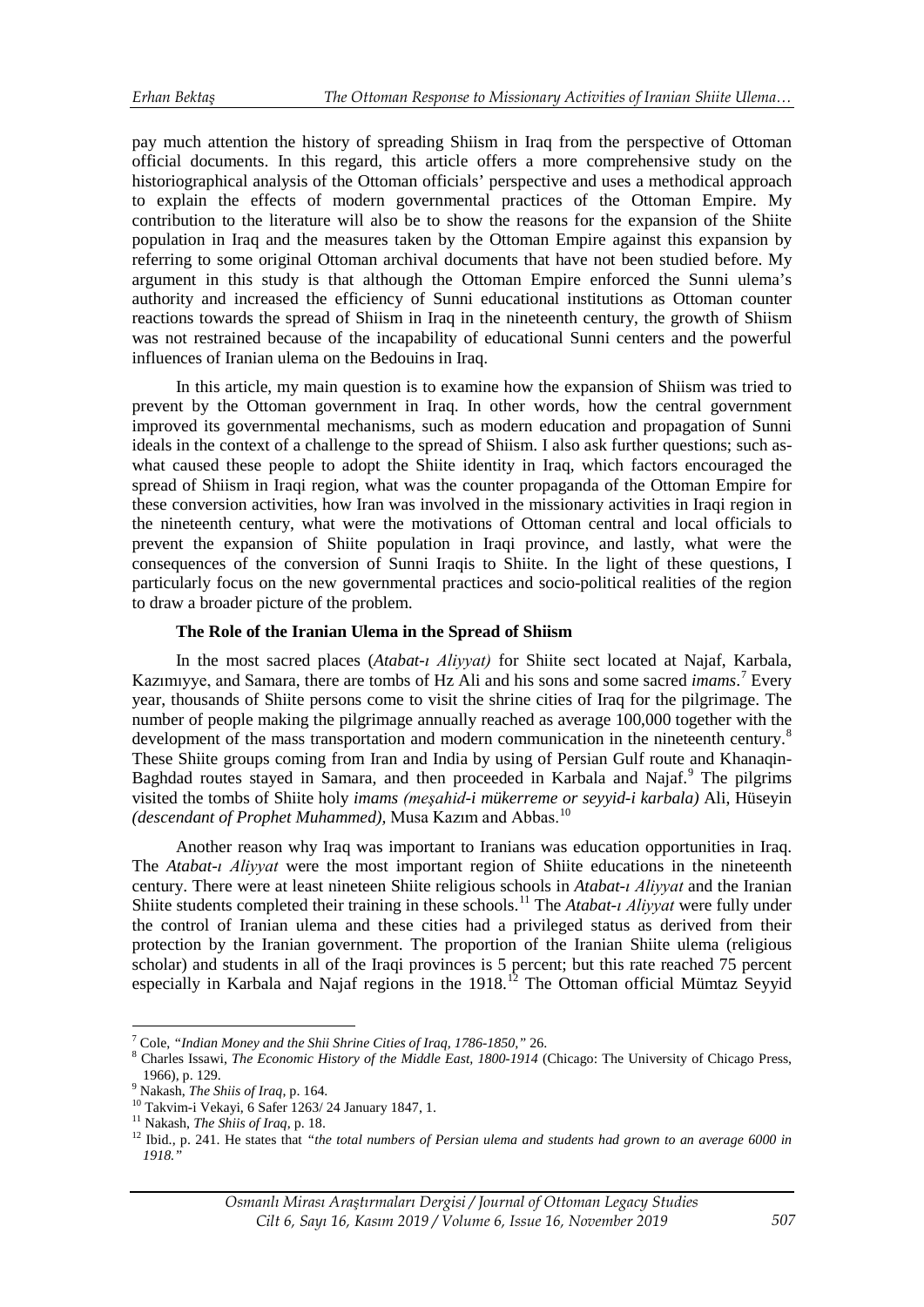stated in his report that more than a thousand Iranian Shiite students were trained in the Najaf and Karbala madrasas in 1885 by Iran's leading ulema.<sup>[13](#page-5-0)</sup> These students who grew up in these madrasas played a major role in conversion activities to Shiism in Iraqi regions because these madrasas were not only the Shiite centers of learning but also centers for the dissemination of the Shiite ideas and political action.

Another factor that caused the spread of Shiism in Iraq was the influence of Shiite ulema. Although the Ottoman official correspondences do not refer one specific reason for a big sectarian change from Sunnism to Shiism in Iraq in the nineteenth century, the common opinion in the Ottoman correspondences about the expansion of Shiite population in Iraq and the conversion to Shiism from Sunnism was missionary activities of Iranian ulema.<sup>[14](#page-5-1)</sup> The report of Hüseyin Pasha, an Ottoman military commander in Baghdad in 1899, alleged that the number of Iranian ulema had continued to increase day by day in southern Iraqi cities like Kazımiye, Najaf, and Karbala. As a result of the Iranian ulema's missionary activities, many groups living in southern Iraq had been converted to Shiism. The main reason that Shiite ulema influence the Sunni people was the lack of strong faith in Sunnism and the lack of Sunni ulema. According to the Hüseyin Pasha's report, the Ottoman Shiite groups in Iraq felt as if they were Iranian subjects due to lack of Ottoman central state's control.<sup>[15](#page-5-2)</sup> Another report which was prepared by headmasters Abdizade İbrahim Efendi and Alusizade Şakir Efendi indicated that Iranian ulema were constantly organizing missionary activities under the pretext of visiting shrine cities *(Atabat-ı Aliyat)*. Abdizade İbrahim and Alusizade Şakir Efendi reported that the Iranian ulema reduced the Iraqi Shiite population's loyalty to the Ottoman Empire and they accepted the Shiite rules in Iraq and they were morally damaging to the Iraqi people.<sup>[16](#page-5-3)</sup> In addition, in a telegraph sent to the Ministry of Foreign Affairs on April 26, 1894 about the riot movement of Iranian ulema in Iraq, it was reported that the people of Najaf and Samarra was encouraged to rebel against the Ottoman central authority by the Iranian ulema Mirza Celil and Sheikh Abbas Han, instead of performing the ritual prayers of Islam with religious community.<sup>[17](#page-5-4)</sup> Due to the effects of the Iranian ulema over the Shiite subjects, Ottoman administration began to perceive the Shiite persons as distrusted and undesirable subjects. Because of this suspicious circumstance towards the Shiite subjects, the Ottoman Empire decided to take action against the Shiite ulema's conversion activities in Iraq.

#### **The Ottoman Response to Shiite Conversion Activities**

Towards the end of the nineteenth century, the demographic map of Shiite population in Iraq changed from the minority to the majority through the Iranian ulema. This rapid growth of Shiism was a serious political problem because central administration was afraid of Shiite rebellion or the separation movement of Shiites in Iraq against the Ottoman Empire. Thus, the imperial center interfered in the Iranian ulema wishing for the expansion of Shiite population in the Iraqi villages and districts in the frontier territories.[18](#page-5-5) First, Ottoman Empire forbade the opening of new Shiite madrasas by Iranian and Indian Shiite believers, and no license was granted to those who wanted to establish Shiite madrasas to prevent the missionary activities of Shiite ulema.<sup>[19](#page-5-6)</sup> Second way to stop the Shiite activities was to confiscate the Persian and Indian lands that Persian citizens owned in the holy cities in Iraq. The estates which passed into the hands of Iranians and Indian Shiite believers in Iraq had to be confiscated by the imperial center

<u>.</u>

<span id="page-5-1"></span><span id="page-5-0"></span><sup>13</sup> BOA. ŞD. 2488/28. 11 Ramazan 1302/ 24 June 1885. <sup>14</sup> Ibid., *"işte (ahund) tabir olunan ulema yı iraniyenin iğfalat ve tesvilatına kapılarak ahali yi tarik-i hidayet ve*  müstekimden udul ile tarik-i sekime sapmaktadırlar..."<br>
<sup>15</sup> BOA. Y.PRK.MYD. 23/18. 23 Zilhicce 1317/ 24 April 1900.<br>
<sup>16</sup> BOA. MF.MKT. 1050/7. 24 Rabiyyülahir 1326/ 26 May 1908.<br>
<sup>17</sup> BOA. BEO. 401/30073. 04 Zilkade 1311/

<span id="page-5-2"></span>

<span id="page-5-3"></span>

<span id="page-5-5"></span><span id="page-5-4"></span>

<span id="page-5-6"></span>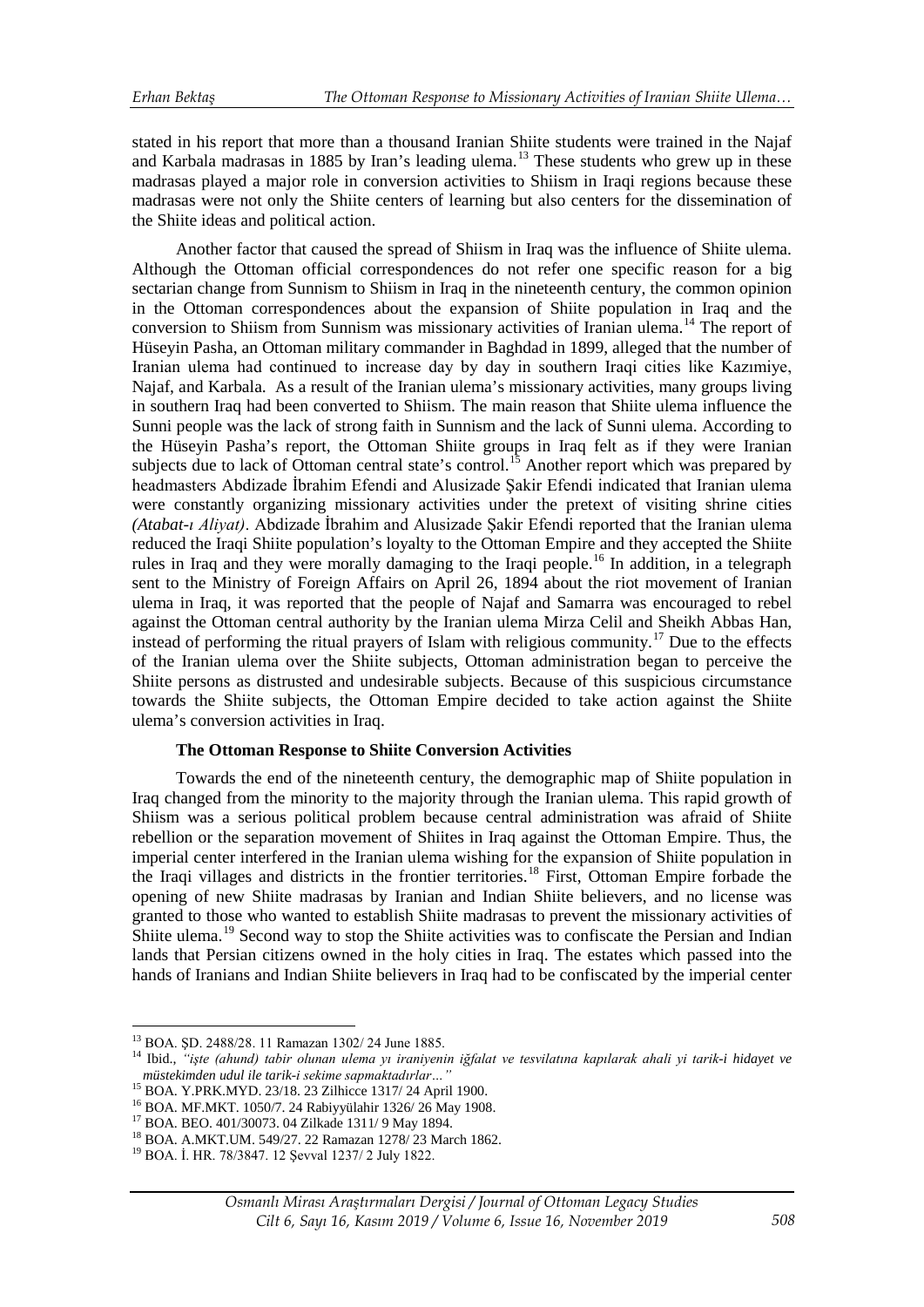to prevent the expanding Shiism. Therefore, the rich Indian and Iranian Shiites who wanted to buy lands in the holy cities Najaf and Karbala were not also allowed.<sup>20</sup>

Furthermore, the Ottoman Empire introduced restrictions for Shiite ceremonies which seemed much more political than religious like the remembrance of Muharram (memorial services of the Karbala events) and the mourning of Husain's death. These ceremonies in Iraq was seen as the vehicles of propagation of Iranian Shiite groups and one of the unifying factors of large number Shiites in the Karbala region.<sup>[21](#page-6-1)</sup> These ceremonies which offered motivations to the Shiites was also under the control of Iranian ulema in the Shrine cities. Therefore, the Ottoman administration had aimed to prevent the participation of local Sunni families, soldiers and officials as audience at these ceremonies to eliminate the efficiency of these ceremonies. A telegraph from the Baghdad education council to the imperial center about the Shiite ceremonies in Karbala gave in the following expressions;

In the religious ceremonies of Shiite communities (mourning of Muharram) in Iraq, the medals were given to the converted people from Sunnism to Shiism. The Sunnis constantly complained about these organizations which were campaigned by Iranian Shiite citizens. If the conversion activities of Iranian Shiites continued, it would be very difficult to maintain the Sunni state authority in Iraq. For this reason, the Ottoman Shiite groups had to be kept away from such 'bad' religious activities of Shiite sect. Also, these Shiite ceremonies should be controlled by Ottoman gendarmes and the Shiite women and men must separately be kept away each other during the Shiite ceremonies*.* [22](#page-6-2)

Another way to terminate Shiite activity in Iraq was to ban the marriages between Iranians and Ottomans living in Ottoman areas. A regulation *(nîzamnâme)* was published to ban the marriages of Shiite- Sunni groups. According to the regulation, the marriage of Iranian and Ottoman people was forbidden, the Ottoman subjects who married Iranian people would be punished. If an Iranian woman married an Ottoman man, both the woman and her child would be the citizen of the Ottoman Empire and their son would be responsible for the military service and every kind of the rules of the Ottoman Empire. If an Ottoman woman married to an Iranian man, she would be deprived of Ottoman citizenship.<sup>[23](#page-6-3)</sup>

The central administration officials had also reached an agreement that the Iranian ulema must not be allowed to circulate among the nomadic tribes in Iraq. The Iraqi society must clearly be informed about the rules of the Sunni understanding by expert religious teachers *(müderris)* and they should be warned about the mistakes and sins of the Shiite sect. Also, if the Shiite ulema disseminated the Shiite Islam within Iraq, the Sunni ulema must help the Iraqi people to find true path with respect to Sunni perceptivity *(akaid-i ehli sünneti telkin ve talim ve halka vaz u nasihat için)"*. [24](#page-6-4)

Moreover, the Ottoman administration did not allow the Iranians living in Najaf to build new places within the context of stopping Shiite expansion in Iraq. In this regard, the Sunni Mufti of Najaf Mehmed Lütfü Efendi warned the central authority that the expansion of Najaf areas would just lead to an increase in Iranian houses and institutions. Additionally, the demand of Iranians who lived in Najaf for making new buildings and expanding lands and destroying the city walls in Najaf in 1896 to set up new settlements was rejected by the imperial center. The Ottoman central administration did not certainly permit the expansion of Najaf city because of the increasing number of Persians in Najaf and increasing Shiite threat.[25](#page-6-5)

<span id="page-6-0"></span> $20$  Ibid.

<span id="page-6-3"></span>

<span id="page-6-2"></span><span id="page-6-1"></span><sup>&</sup>lt;sup>21</sup> Nakash, *The Shiis of Iraq*, p. 142.<br><sup>22</sup> BOA. Y.PRK.MYD. 23/18 23 Zilhicce 1317/24 April 1900.<br><sup>23</sup> BOA. HR.HMŞ. İŞO. 136/12. 07 Şevval 1338/3 August 1919. *"Tebea-yı Devlet-i Aliyye ile Tebea-yı İraniyenin*<br>*İzdivac* 

<span id="page-6-5"></span><span id="page-6-4"></span><sup>&</sup>lt;sup>24</sup> BOA. Y. EE. 9/14. 06 Rabiyyülahir 1327/ 27 April 1909.<br><sup>25</sup> BOA. DH.MKT. 2394/21. 31 Cemaziyelevvel 1316/ 13 August 1900.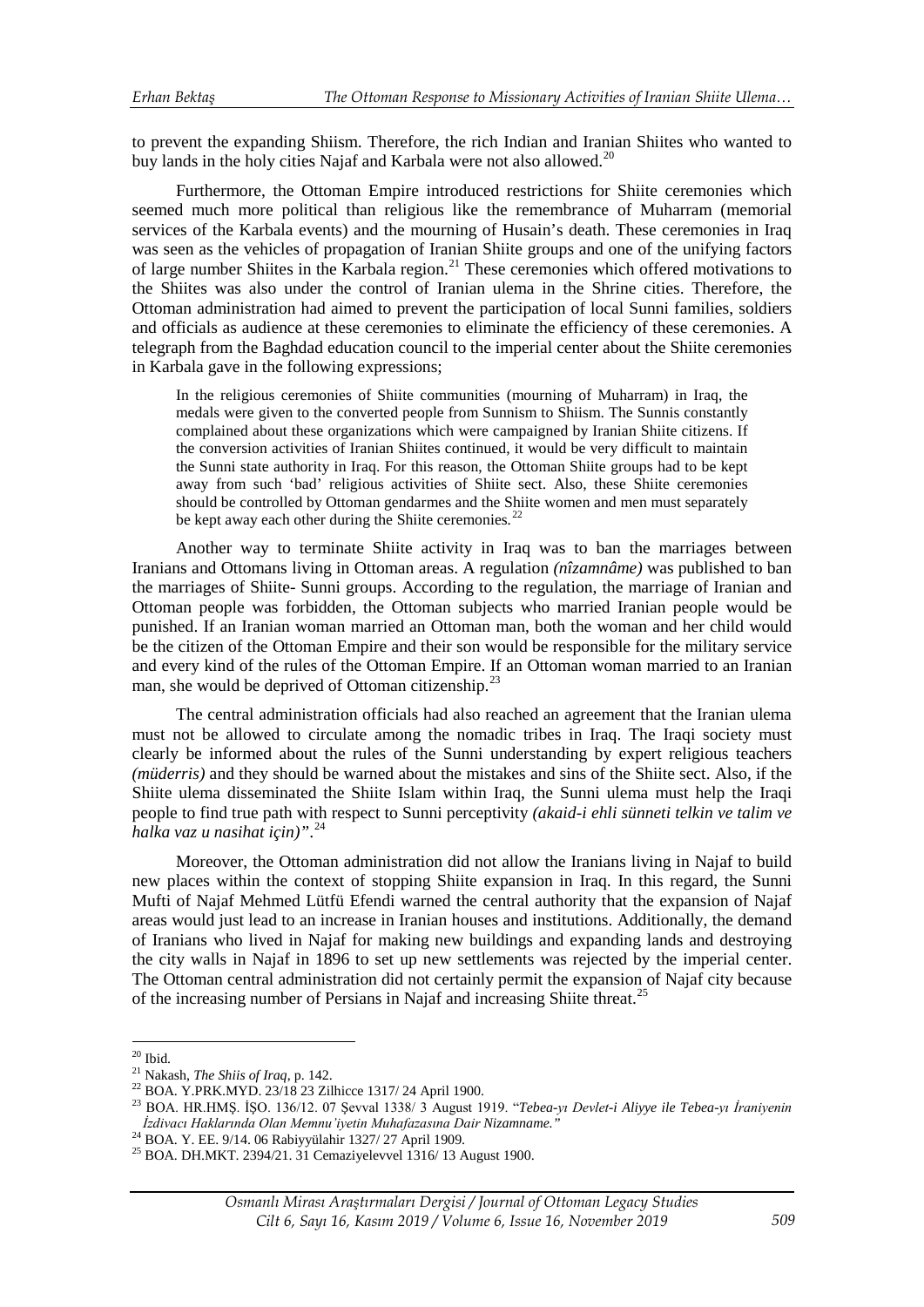### **The Sunni Ulema versus the Shiite Ulema**

In the understanding of the Ottoman Sunni ulema, Shiism is one of the superstitious beliefs and Shiites are not seen as eligible for Islamic belief (*taklid-i iman*). The Shiites was criticized by the Sunni ulema for reducing the Islamic rules to minor traditions, such as a visit to the divine tombs like Hz. Ali or Big Divine Imams in Atabat-1 Aliyyat.<sup>[26](#page-7-0)</sup> The Sunni Ottoman Empire examined that the Shiite ulema deface the rules and the verses of the Quran, and the Hadiths of the Prophet Muhammad were also changed by the Shiite ulema. The Iranian ulema also deceived the Iraqi people by using their ignorance and lack of knowledge of religion for the Sunni sect.<sup>27</sup>

The reports coming from the Iraqi region to the Ottoman center stated that the reason for the increase in the Shiite population in Iraq was due to the lack of Sunni ulema in the region and because of this lack was the ignorance of the Sunni people. For example, Alusi, who was one of the respected Sunni ulema in Baghdad, pointed out that the increasing number of converts to Shiism was a result of Shiite ulema. Also, he warned the central authority that the converts' loyalties to the Ottoman Sultan had been decreasing from day to day in Iraq. He expressed the need for strong Sunni centers instead of Shiite centers in Iraq. Alusi also stated that the Shiites in Iraq can only reach the true path of Islam through Sunni ulema.<sup>[28](#page-7-2)</sup> Therefore, a crucial mission was given to the Sunni ulema for the purposes of protecting the Sunni sect's rules and preventing the growth of Shiism in Iraq.

In this regard, highly trained Sunni ulema began to be appointed to Iraq in the nineteenth century. For instance, forty state-salaried ulema were sent to Baghdad and neighboring districts in order to consolidate the Sunni Islam by the Ottoman government.<sup>[29](#page-7-3)</sup> These Sunni ulema who sent to Iraqi province were ordered to complete following tasks; to stay continuously among the tribes and to teach the basic Sunni rules like reciting the Quran *(Elifba),* the recitation rules of the Quran *(Tecvid),* a concise manual of Islamic faith, worship and ethics of Islam *(ilmihal)*, to the tribe members, as well as to encourage the members of the tribes to perform prayer with congregation. The appointed ulema were also tasked with informing the Sunni subjects in Iraq sufficiently about the evil of Shiite Islam. It was ordered that the ulema should treat the Shiite believers well and avoid religious debates that could result in conflict. Lastly, when the tribesmen asked why they went there, they had to answer like follows: "I am just visiting here as a traveler", to prevent the tribe members from knowing that they were officials appointed by the Ottoman Empire.<sup>[30](#page-7-4)</sup> In another example, ten Sunni ulema were sent to the Sunni madrasas in Basra and its surroundings to spread the Sunni faith and to stop the spread of Shiism.<sup>31</sup>

Apart from the lack of Sunni ulema, another factor that caused the spread of Shiism in Iraq was the inadequacy of Sunni educational centers in region. The Iraqi society could not be informed about this sect and remained ignorant because the educational institutions were insufficient in Iraq.[32](#page-7-6) For example, the number of Sunni education centers in Baghdad in 1909

<span id="page-7-2"></span>

<span id="page-7-0"></span><sup>&</sup>lt;sup>26</sup> BOA. BEO. 413/30919. 28 Zilkade 1311/2 June 1894.

<span id="page-7-1"></span><sup>26</sup> BOA. BEO. 413/30919. 28 Zilkade 1311/ 2 June 1894. <sup>27</sup> BOA. Y.PRK.MYD. 23/18 23 Zilhicce 1317/ 24 April 1900. *"Hıtta-i ırakiyyece mezheb-i ehl-i sünnet ve şi'adan ibaret olmak üzere iki kısımdır. Bunlardan Sünnileri cehaletleri hasebiyle yevmen fe yevmen mezhebine meyyal olarak tedennileri ve şi'iliğin terakkisi başlıca bir kuvveyi esbaba müsteniddir ki Sünnilerin diyanete adem-i*  temessükleriyle şi'iliğe meyillerinden ve kıta-i mezkurece de ulemanın nedret ve fıkdaniyetinden ileri gelir."<br><sup>28</sup> BOA. İ. HR. 78/3847. 12 Şevval 1237/ 2 July 1822.<br><sup>29</sup> BOA. Y. EE. 9/14. 06 Rabiyyülahir 1327/ 27 April 19

<span id="page-7-3"></span>

*The Ottoman government provided financial assistance and salary to the prominent ulema who were sent to Iraqi province. This state-salaried ulema served to spread the Sunni Islam within Shiite peoples living in the Iraqi region.*<br><sup>30</sup> BOA. Y. EE. 9/14. 06 Rabiyyülahir 1327/ 27 April 1909

<span id="page-7-5"></span><span id="page-7-4"></span><sup>&</sup>lt;sup>31</sup> BOA. MF.MKT. 561/28. 21 Rabiyyülahir 1317/ 9 June 1901. "*These Sunni preachers and müderris were chosen by the Süleymaniye Madrasa which was the highest education center in the Ottoman Empire and their salaries* 

<span id="page-7-6"></span>*were 500 piasters that were paid by the Ottoman treasury."* <sup>32</sup> BOA. Y.PRK.MYD. 23/18 23 Zilhicce 1317/ 24 April 1900.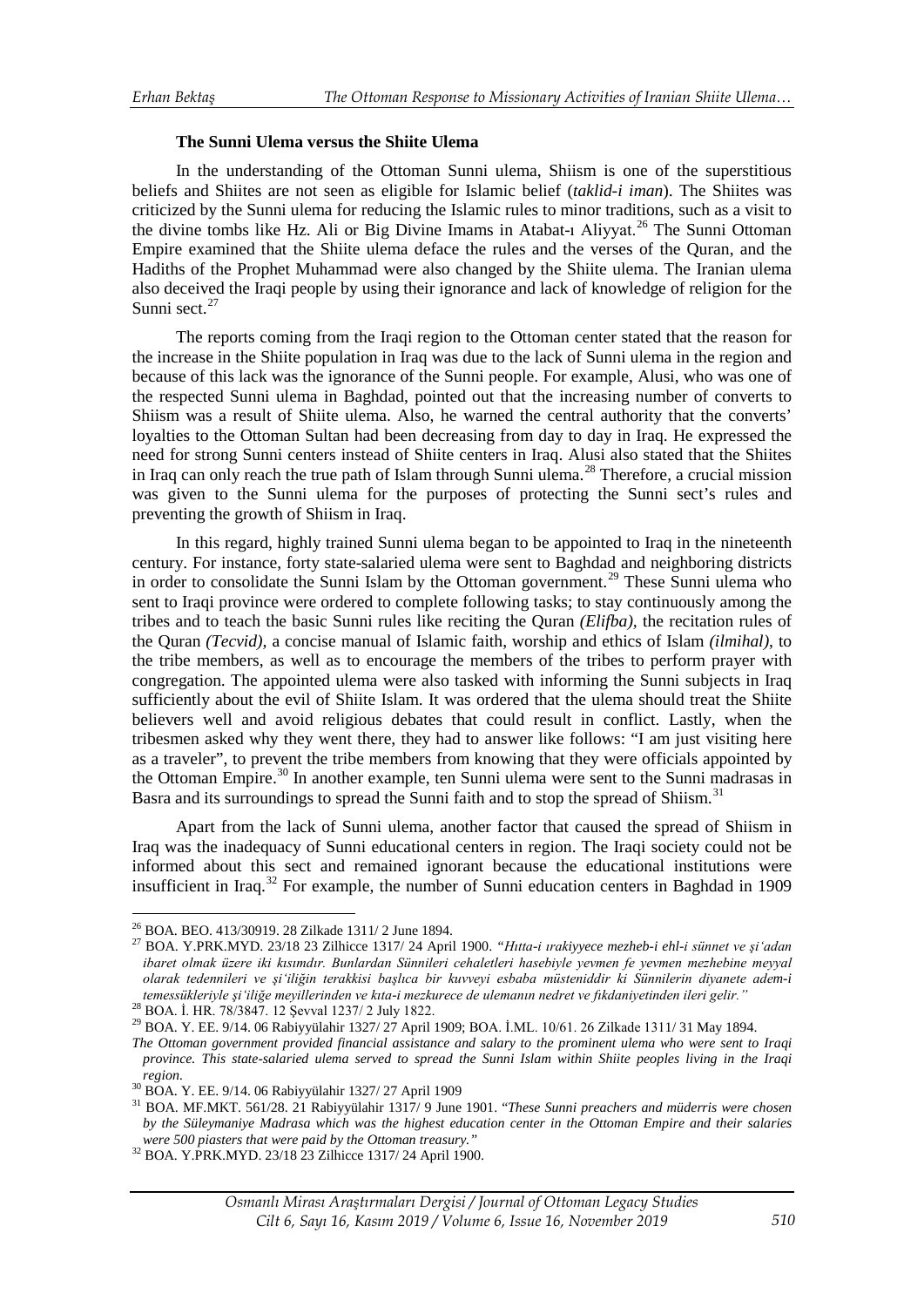was limited with two civil and military, two elementary school and one school of Fine Arts.<sup>[33](#page-8-0)</sup> Therefore, sending of Sunni ulema and offering Sunni education were constantly among the recommended opinions by the Ottoman local governments in Iraq. For instance, Mümtaz Seyyit Efendi, the Ottoman officer in Baghdad, warned the central government that missionary activities of Iranian ulema in Iraq have become an urgent and serious problem. He stated that the Ottoman Empire should prevent the growth of Shiite sect and that this could be achieved with the institutional Sunni education centers and the Sunni ulema's preaching.<sup>[34](#page-8-1)</sup>

In line with the target of preventing the Shiite missionary activities, Ottoman government decided to renew and increase in the number of the Sunni schools. All children in the cities were trained by the way teaching Sunni ideas against Shiism in these Sunni schools. In addition to these, the Sunni education was not only taught in cities but also in rural areas with mobile *(seyyar)* schools for tribes in Iraq. Sunni ulema traveled among the tribes to train the children of tribes according to the understanding of Sunni Islam. A travel expense *(harc-ı rah)* of these ulema during the visitations of tribes were given by the government.[35](#page-8-2) For instance, ten *seyyar* madrasas were established among the tribes in 1908 and their expenses were met by the taxes of sepulture *(Defniye Rüsumu)*<sup>[36](#page-8-3)</sup> which was received by Iran and Indian Shiite believers for funeral expense in Iraq.[37](#page-8-4) Furthermore, the new religious scholars *(müderris)* was appointed to many Ottoman madrasas such as the madrasas of Imam-ı Azam, Hazret-i Gavs, Seyyid Sultan Ali and Münevver Hatun in Iraq.<sup>38</sup>

Although the Ottoman Empire established new madrasas and Sunni tekkes in Iraq and appointed Sunni ulema and preachers for these Sunni institutions, the inactiveness and inefficiency of Sunni ulema's training methods were some of the most frequent complaint issues by the local governors in Iraq.<sup>[39](#page-8-6)</sup> They had two very important tasks in the Sunni institutions in the Iraqi region: to prevent the expansion of Shiite population and to strengthen the Sunni subjects' belief. However, many of the Sunni ulema sent from Süleymaniye Madrasa in Istanbul which were the highest education center in the Ottoman Empire, were overreacting to Shiism and were radical advocates of Sunni Islam. Also, their education method against the growth of Shiism was only based on giving information to the classic Islamic rules of Sunnism. Their understanding of religion was based on strict interpretations about Islamic rules. Thus, they failed to solve the expansion of Shiite population in Iraq and they led to further increase of the Shiite population.<sup>[40](#page-8-7)</sup> In this regard, one of the major reasons for the failure of Sunni education was the employment of wrong method against the Shiite subjects by ultraconservative Sunni ulema. Another report coming from the Vilayet of Baghdad in 13 August 1907, the governor Nazım Pasha reported that:

"Even though eight ulema had been sent to the places where Shiite Islam was widespread, there were no benefits of these Sunni ulema who had come from Süleymaniye madrasas because they were excessive religionist (mutaassıp). They lacked the consciousness of their crucial duties for Sunni Islam. These Sunni ulema could alienate the Iraqi people from Sunni understanding rather than strengthening the Sunni belief. When the Sunni ulema compared to the Shiite ulema, the Shiites could know the rules of their own sects very well and were very intelligent persons who could easily affect Sunni believers in Iraq. Also, they

<span id="page-8-0"></span><sup>&</sup>lt;sup>33</sup> BOA. Y. EE. 9/14. 06 Rabiyyülahir 1327/27 April 1909.

<span id="page-8-3"></span><span id="page-8-2"></span>

<span id="page-8-1"></span><sup>&</sup>lt;sup>34</sup> BOA. SD. 2488/28. 11 Ramazan 1302/24 June 1885.<br><sup>35</sup> BOA. MF.MKT. 1050/7. 24 Rabiyyülahir 1326/26 May 1908.<br><sup>36</sup> For the definition of 'Defniye Rüsumu', see Nakash, *The Shiis of Iraq*, 187: Defniye Rüsumu: "*taxes w collected from foreign Shiite subjects of Iran and Indian during the transportation of corpses. Ottoman Empire acquired annually income average 9,243 pounds and the number of buried the Shiites approximately 15,000 in one year."*<br><sup>37</sup> BOA. MF.MKT. 1050/7. 24 Rabiyyülahir 1326/ 26 May 1908.<br><sup>38</sup> BOA. Y. EE. 9/14. 6 Rabiyyülahir 1327/ 27 April 1909.<br><sup>40</sup> BOA. Y.PRK.MYD. 23/18 23 Zilhicce 1317/ 24 April 1900.

<span id="page-8-4"></span>

<span id="page-8-5"></span>

<span id="page-8-7"></span><span id="page-8-6"></span>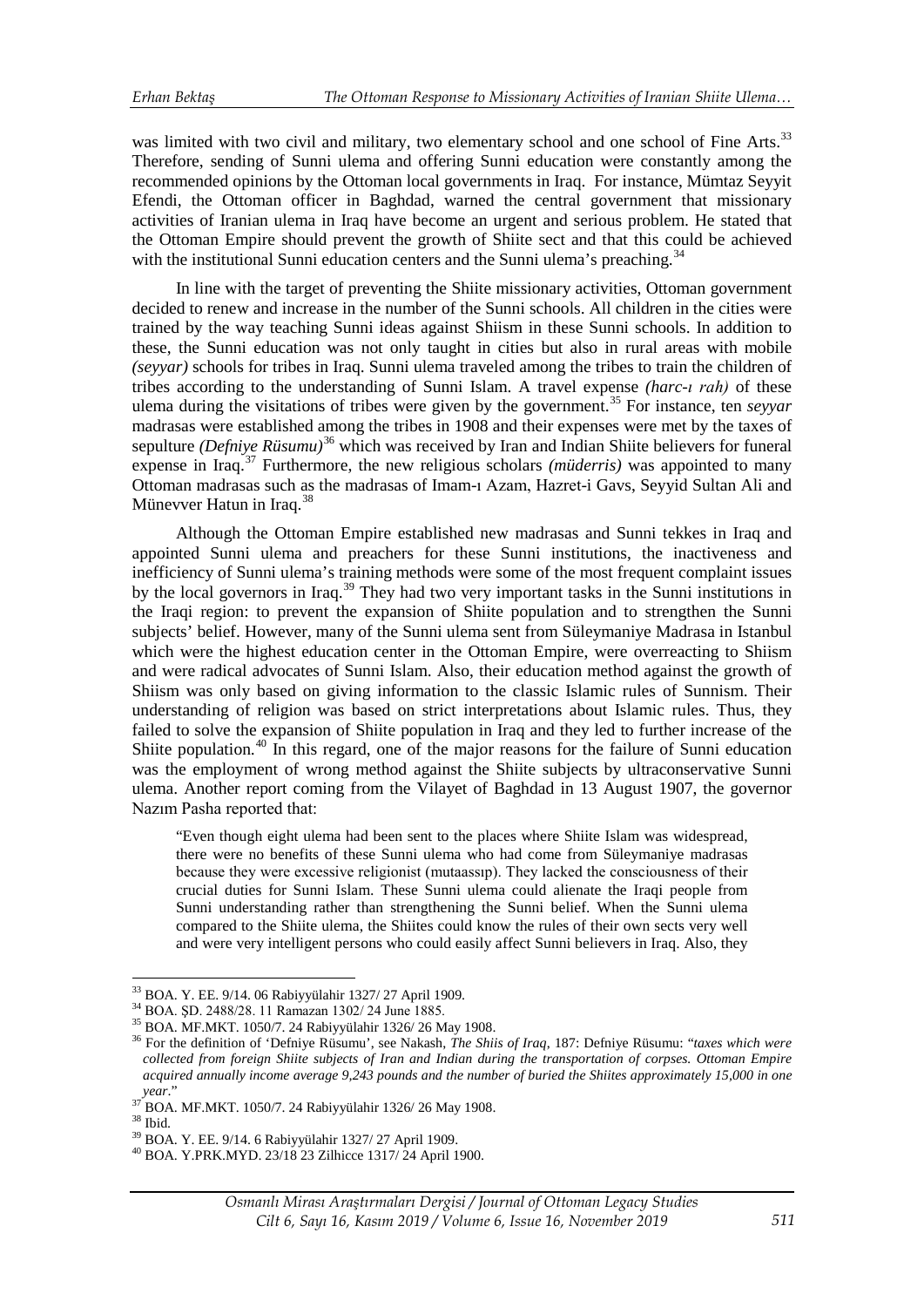could valorously take the risks against all challenges for the sake of the improvement and spread of Shiite sect. By doing so, the Iranian ulema tried to deceive Iraqi people by resorting to their love ahl-i beyt (the household of the Prophet Muhammad)."<sup>4</sup>

Abdizade İbrahim Efendi and Alusizade Şakir Efendi from the respectable ulema also shared same opinions with the Baghdad governor Nazım Pasha in their comprehensive report. For them, there had not been the benefits to employ the preachers and müderrises in the Iraq region. Although the number of the Sunni primary schools in Iraq were increased by the central Ottoman administration, the education of these schools could not be appropriate for Sunni training and the manners of the Sunni sect. $42$ 

Moreover, it was constructed the Sunni religious madrasas in Iraq under the influence of the ideas of Naqshbandi sect. The Bektashi and Naqshbandi Dervishes which came from Sufi order had been appointed to these madrasas to prevent the spread of Shiism in Iraq and they immediately began the Sunni teachings.<sup>[43](#page-9-2)</sup> For instance, Ottoman commander reported about the growing Shiite activity and influence of Sheikh Said Efendi in Iraq. Sheikh Said Efendi, a respectable Naqshbandi Dervish who was sent to Iraq, was highly educated knowledge in Sufism and Sunnism and he had been successful in elimination and breaking religious influences of Persian ulema over the Iraqi subjects in Samarra. Due to his effort to inform Iraqi people about Sunni belief, the spread of Shiite believers in the city of Samarra was stopped within two years.<sup>44</sup>And, Shiite subjects were led to conversion to Sunnism from Shiism in the city of Samarra, which was inhabited by majority of Shiites.<sup>[45](#page-9-4)</sup>

#### **Conclusion**

Ottoman officers regarded the increasing conversion to Shiism from Sunnism as a potential threat for the near future in Iraq as a result of the constantly increasing reports on the growth of the Shiite population in Iraq. The propagation of Shiism by way of Iranian ulema with the efforts of Iranian state to extend their religious and political hegemony on the Iraqi region may result in separation of Iraq from the Ottoman authority. Therefore, the central administrators had reached an agreement about the intervention to Iraq to extent their influence over Shiite subjects by using different ways. The efforts of Ottoman Empire to stop the increasing Shiism in Ottoman Iraq in the nineteenth century were as follows, the sending Sunni Imams and Sunni preachers to Iraqi mosques, the establishment of Sunni institutions and the appointment of Sunni scholars for these madrasas. It was also brought some prohibitions to the Shiite activities such as the forbidding of the Muharram commemoration, the prohibition of Shiite-Sunni marriages, and preventing Iranians from acquiring property on Ottoman lands to eliminate the religious influences of Persian citizens over the Ottoman subjects in Iraq. Furthermore, the imperial center interfered in Iranian missionary activities to prevent the expansion of Shiite population because the missionary activities was a crucial security risk which required urgent intervention against Iran for the Ottoman authorities.

The expansion of Shiite population in Iraq in the nineteenth century cannot be explained by any single cause like Iranian missionary activities. However, as understood from the perspective of Ottoman officers, the main reasons for the growth of Shiism were the incapability of Sunni education and the effects of Iranian ulema living in Iraq over the Sunni society. As a solution towards the spread of Shiism in Iraqi provinces, the Ottoman Empire tried to enforce the Sunni ulema's authority and increase the efficiency of Sunni educational institutions in the

<u>.</u>

<span id="page-9-3"></span><span id="page-9-2"></span>

<span id="page-9-1"></span><span id="page-9-0"></span><sup>41</sup> BOA. MF.MKT. 1050/7. 24 Rabiyyülahir 1326/ 26 May 1908. <sup>42</sup> Ibid. <sup>43</sup> Ibid. <sup>44</sup> BOA. Y.PRK.MYD. 23/18 23 Zilhicce 1317/ 24 April 1900. *"Nitekim Samarra cihetinde iki sene zarfında mumaileyhin [Said Efendi] yüzünden şii mezhebince o kadar tedenni görülmüştür ki adeta o havalide Şiilik yok hükmüne girdiği mevsuk olarak tahakkuk edilmiştir."* <sup>45</sup> Ibid.

<span id="page-9-4"></span>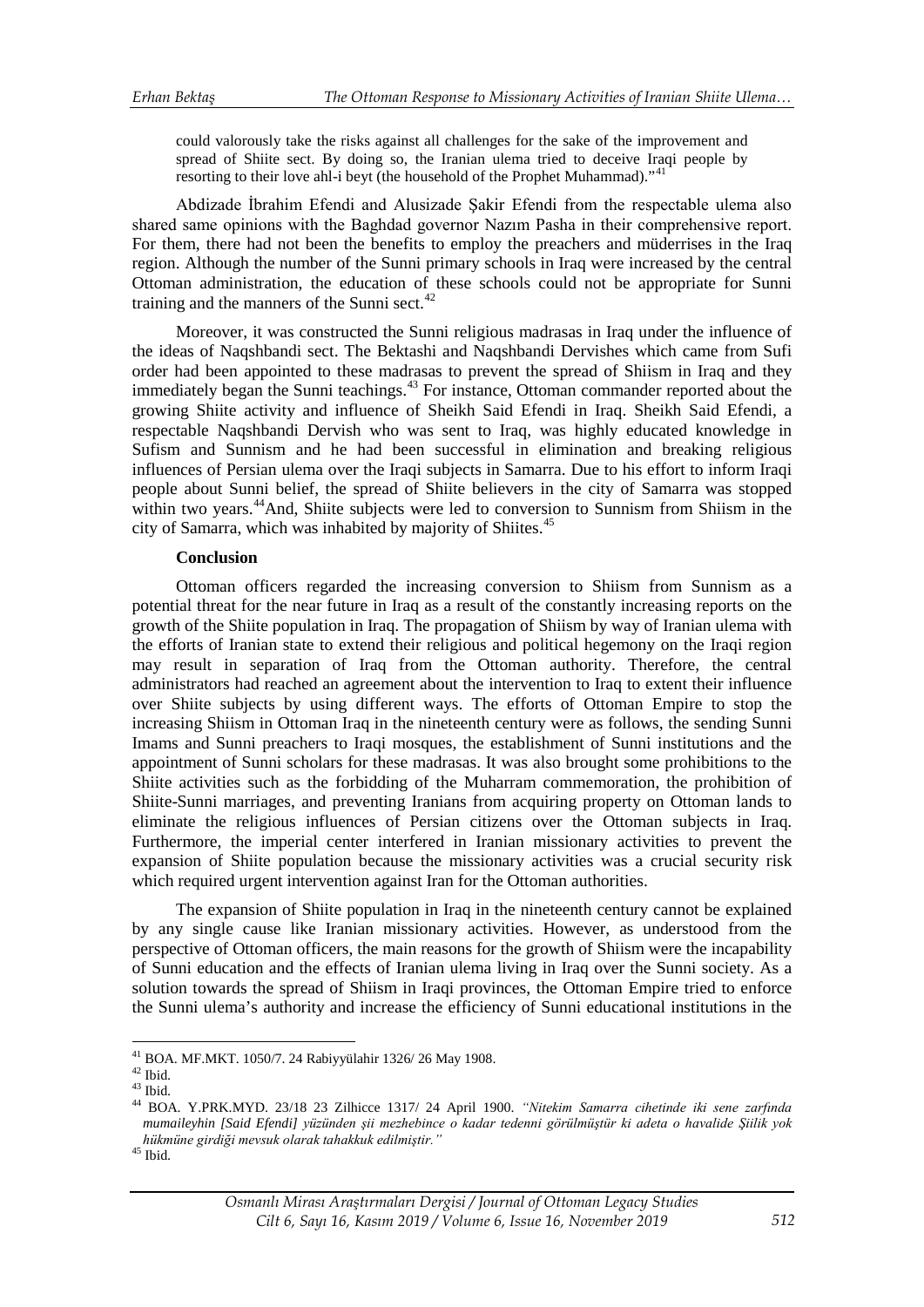nineteenth century. However, the problem of spreading Shiites remained an unresolved issue because of the insufficient Sunni educational institutions and the effect of Iranian ulema on the Iraqi people. Despite all the efforts of the Ottoman Empire, the Ottoman Shiites were brought under the control of Iranian state. While the rate of Shiite groups in Iraq were fifteen percent in 1888, the Shiite Islam had spread all Iraqi region in 1908.<sup>[46](#page-10-0)</sup> Throughout the nineteenth century, the population of Shiites in Iraq has continued to increase enormously and the majority of Iraqi society had undergone a big sectarian change from Sunnism to Shiism.

# **Bibliography**

# **Primary Sources**

Ottoman Archives (Osmanlı Arşivi), BOA:

Babıali Evrak Odası (BEO), no: 413/ 30919, 401/ 30073.

Dahiliye Mektubi Kalemi (DH.MKT.), no: 2394/ 21.

Hariciye Nezareti İstişare Odası (HR.HMŞ. İŞO.), no: 136/ 12.

İrade Hariciye (İ.HR.), no: 78/ 3847.

İrade Maliye (İ.ML.), no: 10/ 61.

Maarif Nezareti Mektubi Kalemi (MF. MKT.), no: 561/ 28, 1050/ 7.

Sadaret Umum Vilayet Evrakı (A.MKT.UM.), no: 549/ 27.

Şura-yı Devlet (ŞD.), no: 2488/ 28.

Yıldız Esas Evrakı (Y.E.E.), no: 9/ 14.

Yıldız Yaveran ve Maiyyet-i Seniyye Erkan-ı Harbiye Dairesi (Y.PRK. MYD.), no: 23/ 18.

## **Newspapers**

Takvim-i Vekayi, 6 Safer 1263/ 24 January 1847.

## **Secondary Sources**

- Ateş, Sabri. (2010). "Bones of Contention: Corpse Traffic and Ottoman-Iranian Rivalry in Nineteenth Century Iraq." Comparative Studies of South Asia, Africa and the Middle East 30, no. 3, pp. 512-32.
- Bektaş, Erhan. "The Tanzimat State in the Ottoman Iraq: Tribes, Ideology/Shiism and Taxation, 1830-1910." The Atatürk Institute for Modern Turkish History of Boğaziçi University, MA Thesis, 2015.
- Cole, Juan R. I. and Moojan Momen. (August 1986). "Mafia, Mob and Shiism in Iraq: The Rebellion of Ottoman Karbala 1824-1843," *Past & Present*, no. 112, pp. 112-43.
- Cole, R. I. Juan. (Dec 2006). "Indian Money and the Shi'i Shrine Cities of Iraq, 1786-1850." *Middle Eastern Studies* 22, no. 4, pp. 461-80.
- Çetinsaya, Gökhan. *Ottoman Administration of Iraq: 1890-1908*. London: Soas/Routledge Studies on the Middle East, 2006.
- Deringil, Selim. (1990). "The Struggle against Shiism in Hamidian Iraq: A Study in Ottoman Counter- Propoganda", *Die Welt des Islami New Series* 30, no. 4, pp. 45-62.

Fattah, Hala. *A Brief History of Iraq*. New York: Infobase Publishing, 2009.

<span id="page-10-0"></span><sup>46</sup> BOA. MF.MKT. 1050/7. 24 Rabiyyülahir 1326/ 26 May 1908. -